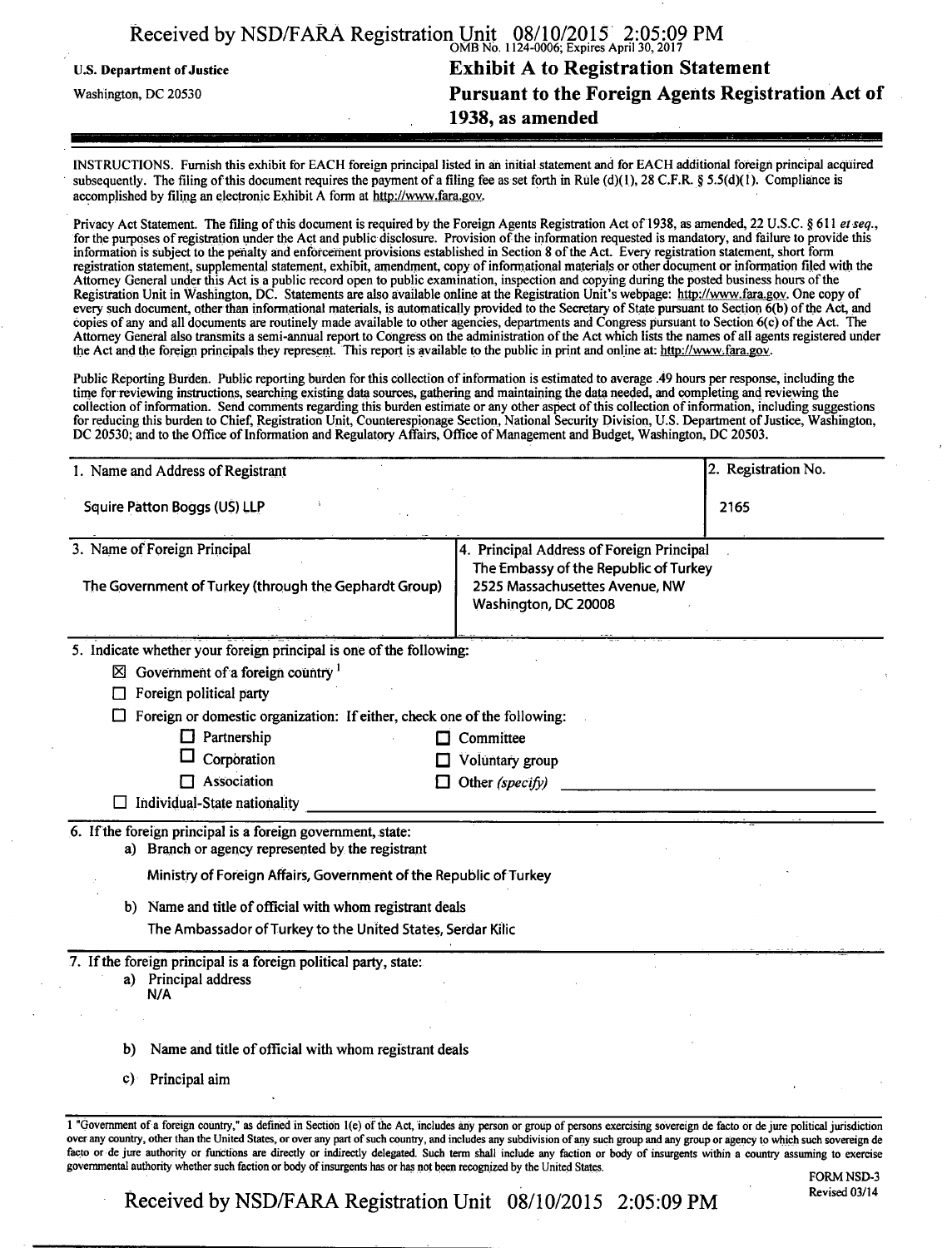## Received by NSD/FARA Registration Unit 08/10/2015 2:05:09 PM

|                                                                                                 |                            |                                                                                                                                                                                                                                                                                                                                                              | 8. If the foreign principal is not a foreign government or a foreign political party: |                                                                                                                                                                                                                                                                                                                                                                                                                                                        |  |  |
|-------------------------------------------------------------------------------------------------|----------------------------|--------------------------------------------------------------------------------------------------------------------------------------------------------------------------------------------------------------------------------------------------------------------------------------------------------------------------------------------------------------|---------------------------------------------------------------------------------------|--------------------------------------------------------------------------------------------------------------------------------------------------------------------------------------------------------------------------------------------------------------------------------------------------------------------------------------------------------------------------------------------------------------------------------------------------------|--|--|
|                                                                                                 |                            |                                                                                                                                                                                                                                                                                                                                                              | a) State the nature of the business or activity of this foreign principal.            |                                                                                                                                                                                                                                                                                                                                                                                                                                                        |  |  |
|                                                                                                 | N/A                        |                                                                                                                                                                                                                                                                                                                                                              |                                                                                       |                                                                                                                                                                                                                                                                                                                                                                                                                                                        |  |  |
|                                                                                                 |                            |                                                                                                                                                                                                                                                                                                                                                              |                                                                                       |                                                                                                                                                                                                                                                                                                                                                                                                                                                        |  |  |
|                                                                                                 |                            |                                                                                                                                                                                                                                                                                                                                                              |                                                                                       |                                                                                                                                                                                                                                                                                                                                                                                                                                                        |  |  |
|                                                                                                 |                            | $\label{eq:2.1} \frac{1}{2} \sum_{i=1}^n \frac{1}{2} \sum_{i=1}^n \frac{1}{2} \sum_{j=1}^n \frac{1}{2} \sum_{i=1}^n \frac{1}{2} \sum_{i=1}^n \frac{1}{2} \sum_{j=1}^n \frac{1}{2} \sum_{j=1}^n \frac{1}{2} \sum_{j=1}^n \frac{1}{2} \sum_{j=1}^n \frac{1}{2} \sum_{j=1}^n \frac{1}{2} \sum_{j=1}^n \frac{1}{2} \sum_{j=1}^n \frac{1}{2} \sum_{j=1}^n \frac{$ |                                                                                       | $\label{eq:2.1} \mathcal{L}(\mathcal{L}(\mathcal{L})) = \mathcal{L}(\mathcal{L}(\mathcal{L})) = \mathcal{L}(\mathcal{L}(\mathcal{L})) = \mathcal{L}(\mathcal{L}(\mathcal{L})) = \mathcal{L}(\mathcal{L}(\mathcal{L}))$                                                                                                                                                                                                                                 |  |  |
|                                                                                                 |                            |                                                                                                                                                                                                                                                                                                                                                              | the contract of the contract of the contract of the contract of the contract of       |                                                                                                                                                                                                                                                                                                                                                                                                                                                        |  |  |
|                                                                                                 |                            |                                                                                                                                                                                                                                                                                                                                                              |                                                                                       | $\label{eq:2.1} \frac{1}{\sqrt{2}}\left(\frac{1}{\sqrt{2}}\right)^{2} \left(\frac{1}{\sqrt{2}}\right)^{2} \left(\frac{1}{\sqrt{2}}\right)^{2} \left(\frac{1}{\sqrt{2}}\right)^{2} \left(\frac{1}{\sqrt{2}}\right)^{2} \left(\frac{1}{\sqrt{2}}\right)^{2} \left(\frac{1}{\sqrt{2}}\right)^{2} \left(\frac{1}{\sqrt{2}}\right)^{2} \left(\frac{1}{\sqrt{2}}\right)^{2} \left(\frac{1}{\sqrt{2}}\right)^{2} \left(\frac{1}{\sqrt{2}}\right)^{2} \left(\$ |  |  |
|                                                                                                 |                            |                                                                                                                                                                                                                                                                                                                                                              |                                                                                       |                                                                                                                                                                                                                                                                                                                                                                                                                                                        |  |  |
| b)                                                                                              | Is this foreign principal: |                                                                                                                                                                                                                                                                                                                                                              |                                                                                       |                                                                                                                                                                                                                                                                                                                                                                                                                                                        |  |  |
| Supervised by a foreign government, foreign political party, or other foreign principal         |                            |                                                                                                                                                                                                                                                                                                                                                              |                                                                                       | Yes $\Box$ No $\Box$                                                                                                                                                                                                                                                                                                                                                                                                                                   |  |  |
| Owned by a foreign government, foreign political party, or other foreign principal              |                            |                                                                                                                                                                                                                                                                                                                                                              | Yes $\Box$ No $\Box$                                                                  |                                                                                                                                                                                                                                                                                                                                                                                                                                                        |  |  |
| Directed by a foreign government, foreign political party, or other foreign principal           |                            |                                                                                                                                                                                                                                                                                                                                                              | Yes $\Box$ No $\Box$                                                                  |                                                                                                                                                                                                                                                                                                                                                                                                                                                        |  |  |
| Controlled by a foreign government, foreign political party, or other foreign principal         |                            |                                                                                                                                                                                                                                                                                                                                                              | $Yes \Box No \Box$                                                                    |                                                                                                                                                                                                                                                                                                                                                                                                                                                        |  |  |
| Financed by a foreign government, foreign political party, or other foreign principal           |                            |                                                                                                                                                                                                                                                                                                                                                              | Yes $\Box$ No $\Box$                                                                  |                                                                                                                                                                                                                                                                                                                                                                                                                                                        |  |  |
| Subsidized in part by a foreign government, foreign political party, or other foreign principal |                            |                                                                                                                                                                                                                                                                                                                                                              | Yes $\Box$ No $\Box$                                                                  |                                                                                                                                                                                                                                                                                                                                                                                                                                                        |  |  |
|                                                                                                 |                            |                                                                                                                                                                                                                                                                                                                                                              |                                                                                       |                                                                                                                                                                                                                                                                                                                                                                                                                                                        |  |  |

9. Explain fully all items answered "Yes" in Item 8(b). (If additional space is needed, a full insert page must be used.) N/A

10. If the foreign principal is an organization and is not owned or controlled by a foreign government, foreign political party or other foreign principal, state who owns and controls it. N/A

### **EXECUTION**

In accordance with 28 U.S.C. § 1746, the undersigned swears or affirms under penalty of perjury that he/she has read the information set forth in this Exhibit A to the registration statement and that he/she is familiar with the contents thereof and that such contents are in their entirety true and accurate to the best of his/her knowledge and belief.

| Date of Exhibit A Name and Title |                                             | Signature                        |
|----------------------------------|---------------------------------------------|----------------------------------|
| <b>August 10, 2015</b>           | <b>Edward J. Newberry, Managing Partner</b> | /s/Edward J. Newberry<br>eSianed |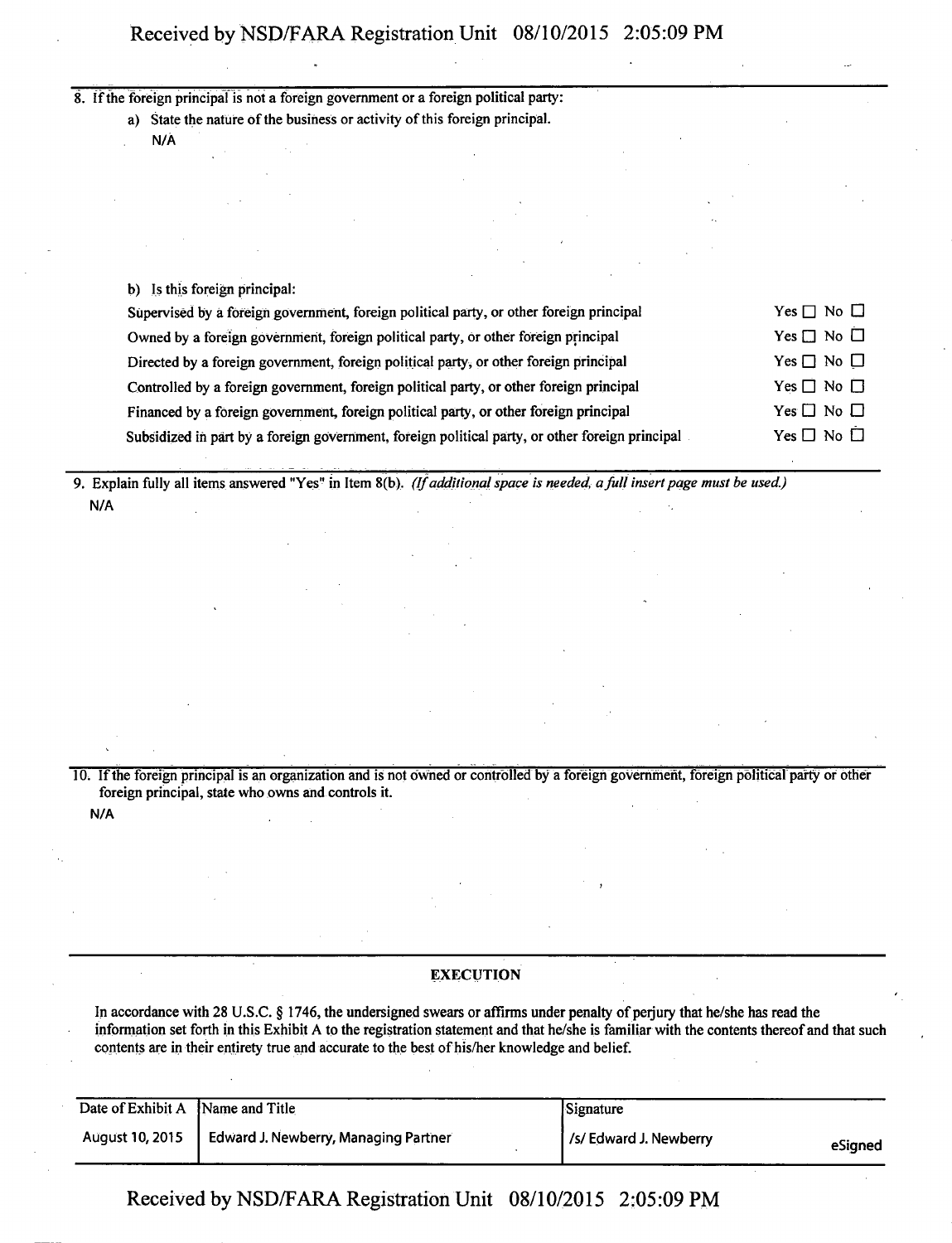| <b>Exhibit B to Registration Statement</b><br><b>U.S. Department of Justice</b><br>Pursuant to the Foreign Agents Registration Act of<br>Washington, DC 20530<br>1938, as amended | Received by NSD/FARA Registration Unit 08/10/2015 2:05:06 PM |
|-----------------------------------------------------------------------------------------------------------------------------------------------------------------------------------|--------------------------------------------------------------|
|                                                                                                                                                                                   |                                                              |
|                                                                                                                                                                                   |                                                              |
|                                                                                                                                                                                   |                                                              |

INSTRUCTIONS. A registrant must furnish as an Exhibit B copies of each written agreement and the terms and conditions of each oral agreement with his foreign principal, including all modifications of such agreements, or, where no contract exists, a full statement of all the circumstances by reason of which the registrant is acting as an agent of a foreign principal. Compliance is accomplished by filing an electronic Exhibit B form at http://www.fara.gov.

Privacy Act Statement. The filing of this document is required for the Foreign Agents Registration Act of 1938, as amended, 22 U.S.C. § 611 et seq., for the purposes of registration under the Act and public disclosure. Provision of the information requested is mandatory, and failure to provide the information is subject to the penalty and enforcement provisions established in Section 8 of the Act. Every registration statement, short form registration statement, supplemental statement, exhibit, amendment, copy of informational materials or other document or information filed with the Attorney General under this Act is a public record open to public examination, inspection and copying during the posted business hours of the Registration Unit in Washington, DC. Statements are also available online at the Registration Unit's webpage: http://www.fara.gov. One copy of every such document, other than informational materials, is automatically provided to the Secretary of State pursuant to Section  $\vec{6}$ (b) of the Act, and copies of any and all documents ate routinely made available to other agencies, departments and Congress pursuant to Section 6(c) of the Act. The Attorney General also transmits a semi-annual report to Congress on the administration of the Act which lists the names of all agents registered under the Act and the foreign principals they represent. This report is available to the public in print and online at: http://www.fara.gov.

Public Reporting Burden. Public reporting burden for this collection of information is estimated to average .33 hours per response, including the time for reviewing instructions, searching existing data sources, garnering and maintaining the data needed, and completing and reviewing the collection of information. Send comments regarding this burden estimate or any other aspect of this collection of information, including suggestions for reducing this burden to Chief, Registration Unit, Counterespionage Section, National Security Division, U.S. Department of Justice, Washington, DC 20530; and to the Office of Information and Regulatory Affairs, Office of Management and Budget, Washington, DC 20503.

| 1. Name of Registrant                                               | 2. Registration No. |
|---------------------------------------------------------------------|---------------------|
| Squire Patton Boggs (US) LLP                                        | 2165                |
| . <i>.</i><br>the company of the company of the<br>$-1$ $+$ $+$ $+$ |                     |

3. Name of Foreign Principal

Government of the Republic of Turkey (through the Gephardt Group)

#### Check Appropriate Box:

- 4.  $\boxtimes$  The agreement between the registrant and the above-named foreign principal is a formal written contract. If this box is checked, attach a copy of the contract to this exhibit.
- 5.  $\Box$  There is no formal written contract between the registrant and the foreign principal. The agreement with the above-named foreign principal has resulted from an exchange of correspondence. If this box is checked, attach a copy of all pertinent correspondence, including a copy of any initial proposal which has been adopted by reference in such correspondence.
- 6.  $\Box$  The agreement or understanding between the registrant and the foreign principal is the result of neither a formal written contract nor an exchange of correspondence between the parties. If this box is checked, give a complete description below of the terms and conditions of the oral agreement or understanding, its duration, the fees and expenses, if any, to be received,
- 7. Describe fully the nature and method of performance of the above indicated agreement or understanding.

Registrant is a subcontractor of Gephardt Group and will perform services on behalf of the Government of the Republic of Turkey. There is no formal contract between the Registrant and the Government of the Republic of Turkey. See attached engagement letter which describes the representation.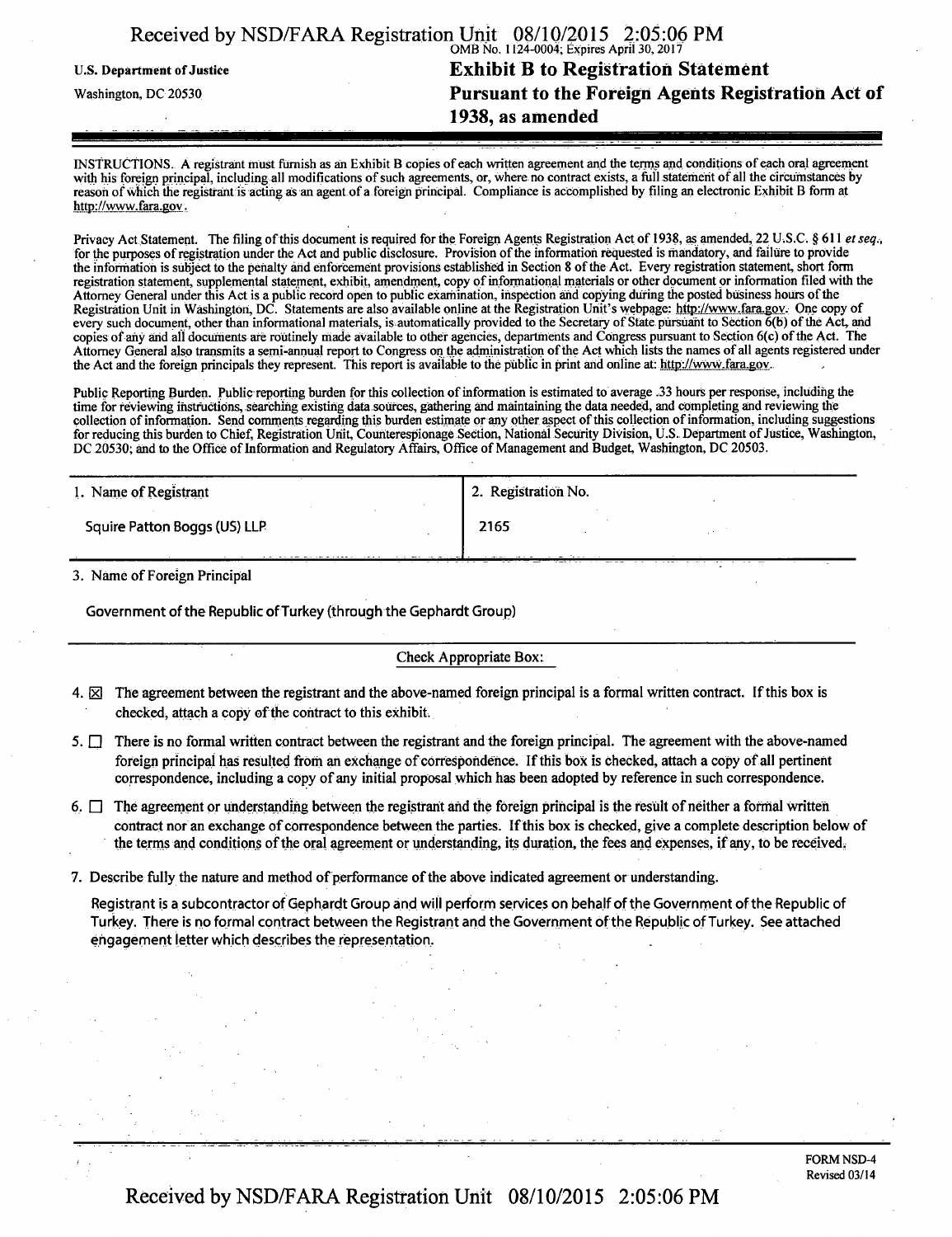# **Received by NSD/FARA Registration Unit 08/10/2015 2:05:06 PM**

8, Describe fully the activities the registrant engages in or proposes to engage in on behalf of the above foreign principal.

Please refer to the attached engagement letter.

9. Will the activities on behalf of the above foreign principal include political activities as defined in Section l(o) of the Act and in the footnote below? Yes  $\boxtimes$  No  $\Box$ 

If yes, describe all such political activities indicating, among other things, the relations, interests or policies to be influenced together with the means to be employed to achieve this purpose.

Please refer to the attached engagement letter.

#### **EXECUTION**

In accordance with 28 U.S.C. § 1746, the undersigned swears or affirms under penalty of perjury that he/she has read the information set forth in this Exhibit B to the registration statement and that he/she is familiar with the contents thereof and that such contents are in their entirety true arid accurate to the best of his/her knowledge and belief.

| Date of Exhibit B      | Name and Title                                                                                                                                                                            | Signature             |         |
|------------------------|-------------------------------------------------------------------------------------------------------------------------------------------------------------------------------------------|-----------------------|---------|
| <b>August 10, 2015</b> | Edward J. Newberry, Managing Partner                                                                                                                                                      | Vs/Edward J. Newberry | eSianed |
|                        | Footnote: "Political activity," as defined in Section 1(o) of the Act, means any activity which the person engaging in believes will, or that the person intends to, in any way influence |                       |         |

Footnote: "Political activity," as defined in Section 1(o) of the Act, means any activity which the person engaging in believes will, or that the person intends to, in any way influence any agency or official of the Govern domestic or foreign policies of the United States or with reference to the political or public interests, policies, or relations of a government of a foreign country or a foreign political party.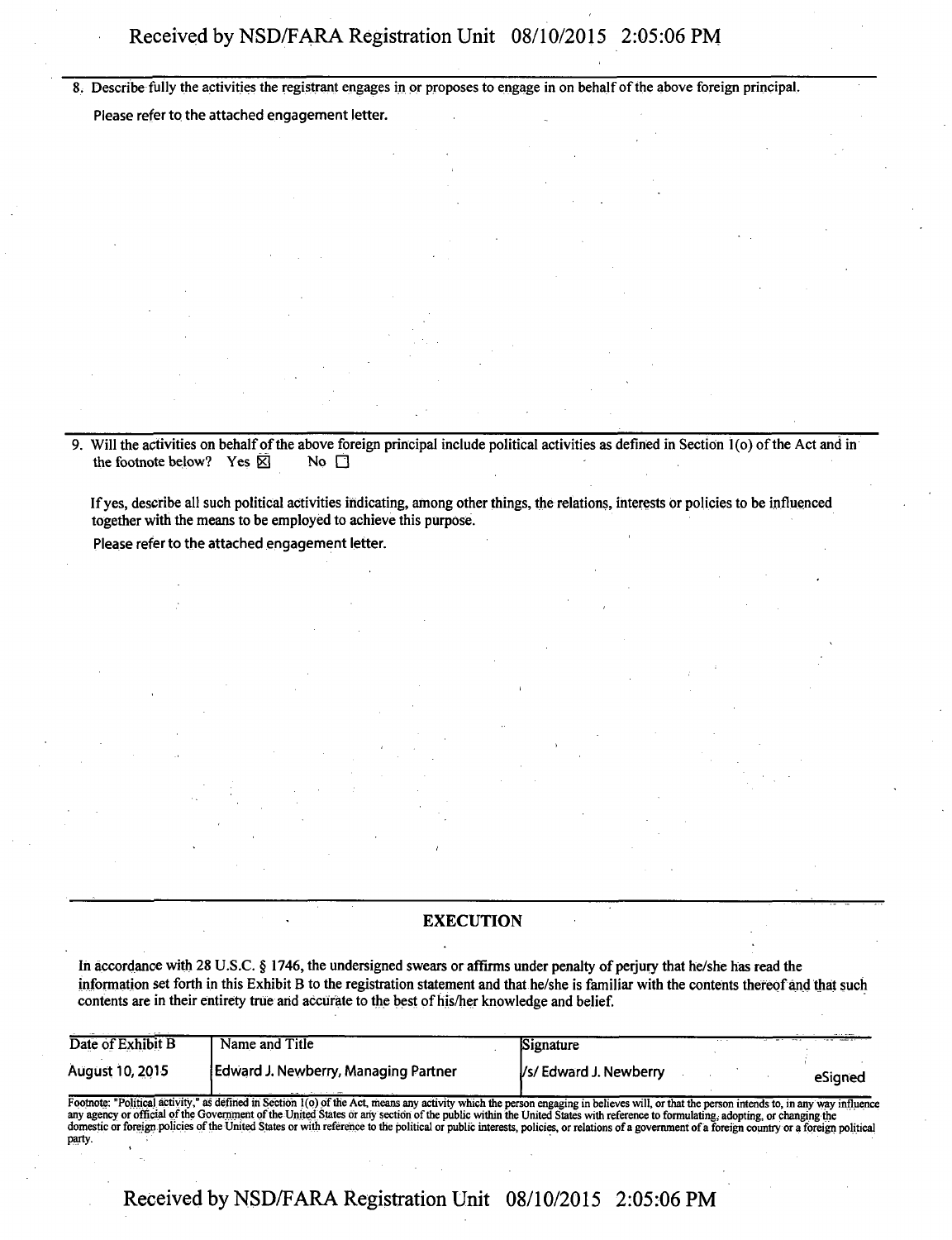# Received by NSD/FARA Registration Unit 08/16/2015 2:05:06 PM



July 29, 2015

Robert S. Kapla, Esquire Partner Squire Patton Boggs (US) LLP 2550 M Street, N.W. Washington, DC 20037

Dear Robert;

Gephardt Group Government Affairs, LLC ("Gephardt Government Affairs") has been engaged by the Government of the Republic of Turkey ("Turkey") to provide, as an independent contractor, lobbying and government relations services to Turkey, in accordance with the provisions of an agreement between Turkey and Gephardt Government Affairs ("Services Agreement. "). An executed copy of the Services Agreement is attached as Appendix 1. The provisions of the Services Agreement are incorporated herein and made a part hereof.

With this agreement Gephardt Government Affairs is engaging Squire Patton Boggs (US) LLP ("SPB") to provide, as a subcontractor to Gephardt Government Affairs, certain of the services that are to be provided by Gephardt Government Affairs to Turkey in accordance with the provisions of the Services Agreement. The services to be provided by SPB consist of the services identified and described in Appendix 2 and such other services as Gephardt Government Affairs and you may agree from time to time.

The term of SPB's engagement as a subcontractor is August 6, 2015 until December 31, 2015. The engagement may be terminated by Gephardt Government Affairs or by you at any time by notice delivered to the other 14 days in advance of the effective date of termination.

As compensation for the services rendered by SPB during the period of your engagement, Gephardt Government Affairs will pay SPB a monthly fee of \$32,000 payable as specified in the attached Services Agreement. The payment for August will be prorated to reflect the start date of the contract. The amount of the fees payable to SPG in or for the month in which the termination of the engagement occurs will be prorated on the basis of the number of days in that month prior to the effective date of termination.

Gephardt Government Affairs and Turkey, in accordance with the provisions of the Services Agreement, have agreed the amounts due as fees for services performed by Gephardt Government Affairs and by SPB as a subcontractor to Gephardt Government Affairs will be paid to Gephardt Government Affairs by Turkey in installments. The fees due SPB as compensation for the services rendered in each period of portion thereof in each period of your engagement will be paid to you by Gephardt Government Affairs not more than ten days after the receipt by

1101 K Street, NW " Suite 310 • Washington, DC 20005 • Office: (202) 403-2150 • Fax: (202) 403-2048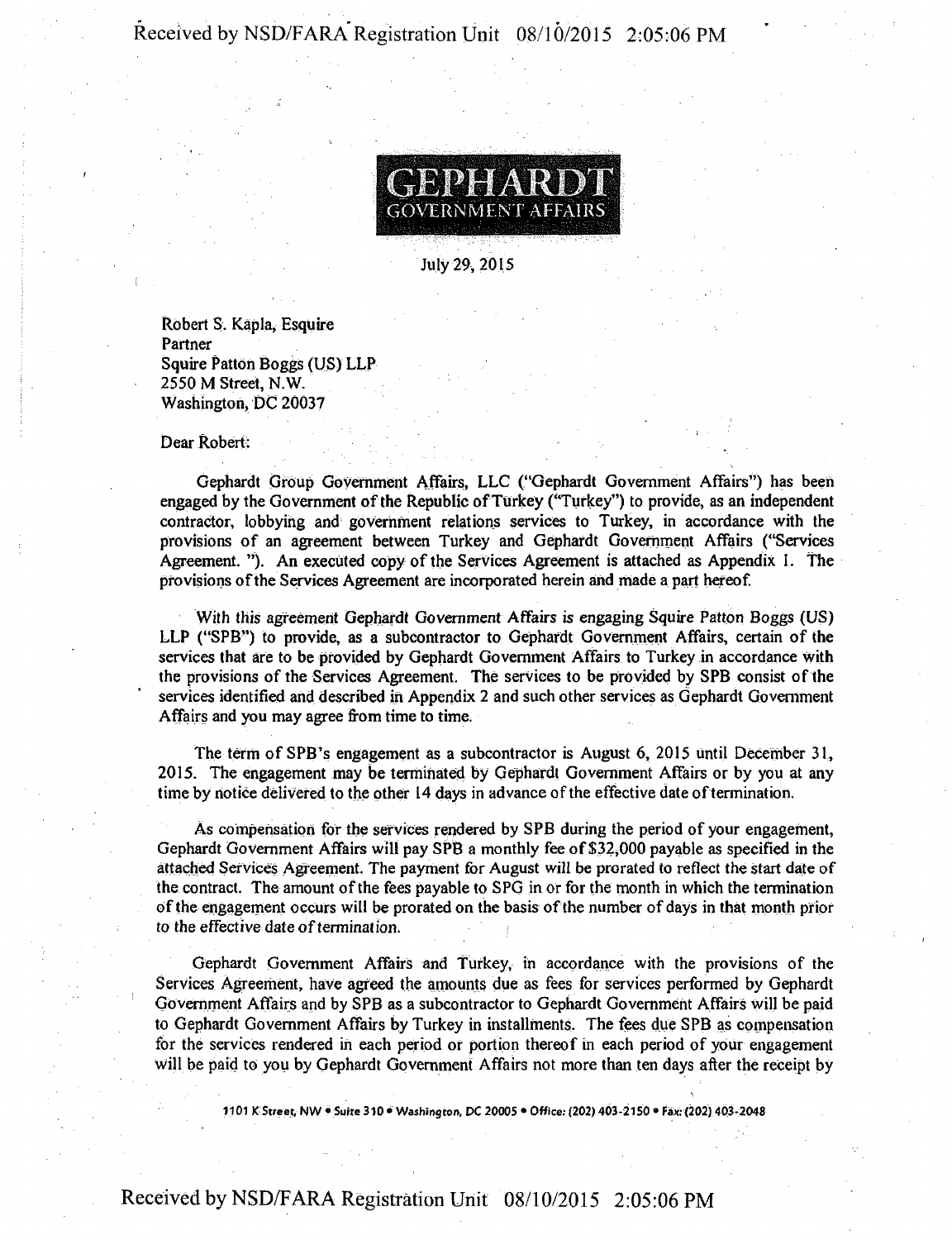Gephardt Government Affairs from Turkey of the amount due as fees for services rendered by Gephardt Government Affairs and by you in that period.

Unless and except as Gephardt Government Affairs and SPB otherwise agree, all costs and expenses incurred by you in the performance of the services to be provided by you in the period of your engagement will be borne and paid by you.

The relationship between Gephardt Government Affairs and you will be that of independent contractor and not that of partners, joint venturers, principal and agent or otherwise. Without the prior consent of the other, neither will be authorized to bind or obligate the other or, except as provided herein and in the Services Agreement, to act for or on behalf of the other.

SPB has represented to Gephardt Government Affairs that SPB's engagement by Gephardt Government Affairs, and the performance of the services to be rendered by SPB as a subcontractor, do not and will not constitute a default or breach of the provisions of any agreement or contract between SPB and any other person or a violation of any fiduciary or other obligation or duty of SPB to any other person.

Gephardt Government Affairs and SPB mutually consent that each may represent clients on matters unrelated to Turkey who have interests adverse to other clients of the other party, as long as those clients' interests are not adverse to Turkey's interest.

SPB agrees to comply with and to be bound by all of the provisions of the Services Agreement that are applicable to SPB as a subcontractor to Gephardt Government Affairs.

All notices, consents, and other communications by, to and between Gephardt Government Affairs and SPB hereunder will be in writing and will be deemed to have been given or delivered and received when personally delivered, or when delivered, and receipt confirmed, by a nationally recognized overnight courier service, when mailed by certified mail, postage prepaid and return receipt requested, or when transmitted, and receipt confirmed, by facsimile or electronic mail to Gephardt Government Affairs at 1101 K. Street, N.W.-, Suite 310, Washington, D.C. 20005, Facsimile Number (202) 403-2048 or Email Address: tomodonnell@gephardtdc. com, Attention: Thomas J. O'Donnell, Managing Partner and to SPB c/o Robert Kapla, Esquire, Squire Patton Boggs (US) LLP, 2550 M Street, NW, Washington DC 20037, or Email Address: Robert. Kapla@squirepb.com or to either at such other address, facsimile number or email address as may be specified by notice to the other.

Neither Gephardt Government Affairs nor SPB may assign the agreements contained herein or any interest therein without the consent of the other.

This letter contains all of the agreements between Gephardt Government Affairs and SPB ' with respect to SPB's engagement as a subcontractor to Gephardt Government Affairs.

The invalidity or unenforceability of any provision of any of the agreements contained herein will not affect the validity or enforceability of any other provision.

These agreements will be performed in the District of Columbia and will be construed and enforced in accordance with the laws thereof and its rules with respect to conflicts of law.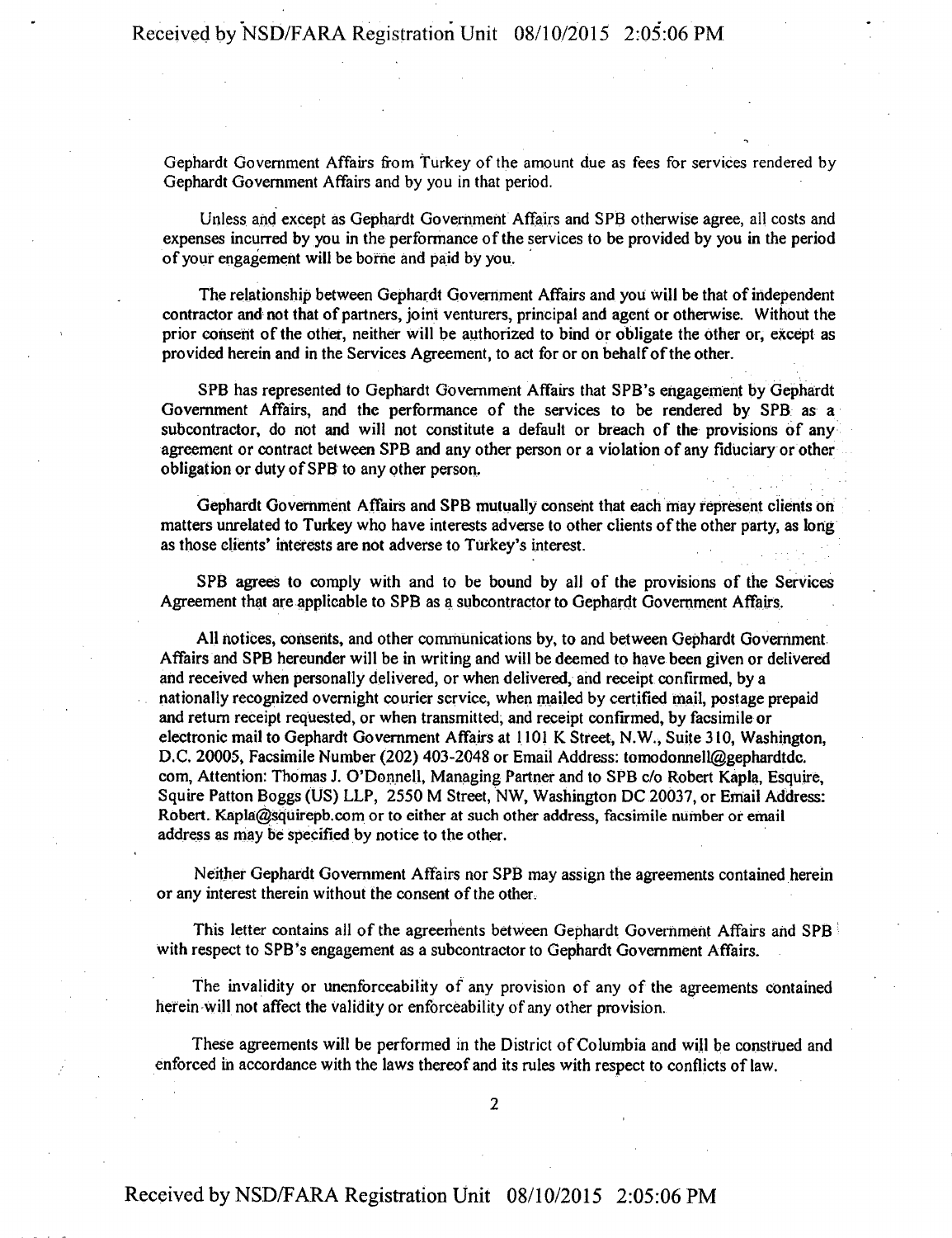The foregoing agreements and the rights and obligations of each of Gephardt Government Affairs and SPB thereunder will survive the termination of SPB's engagement as a subcontractor to the Gephardt Group and will be binding upon and inure to the benefit of each of Gephardt Government Affairs and SPB and its respective affiliates, successors and assigns.

Please acknowledge your approval and acceptance of the foregoing agreements by executing and returning to me one of the enclosed copies of this letter. This letter, when executed by you and returned to me, will constitute a binding agreement between Gephardt Government Affairs and SPB that will be enforceable in accordance with its terms and that cannot be modified or amended or terminated except by written instrument executed by Gephardt Government Affairs and SPB.

Very truly yours,

Thomas J. O'Donnell Managing Partner Gephardt Group Government Affairs, LLC

Robert S. Kapla hereby acknowledges his approval and acceptance of the foregoing agreements between Squire Patton Boggs (US) LLP and Gephardt Group Government Affairs, LLC.

Date:

Kapla,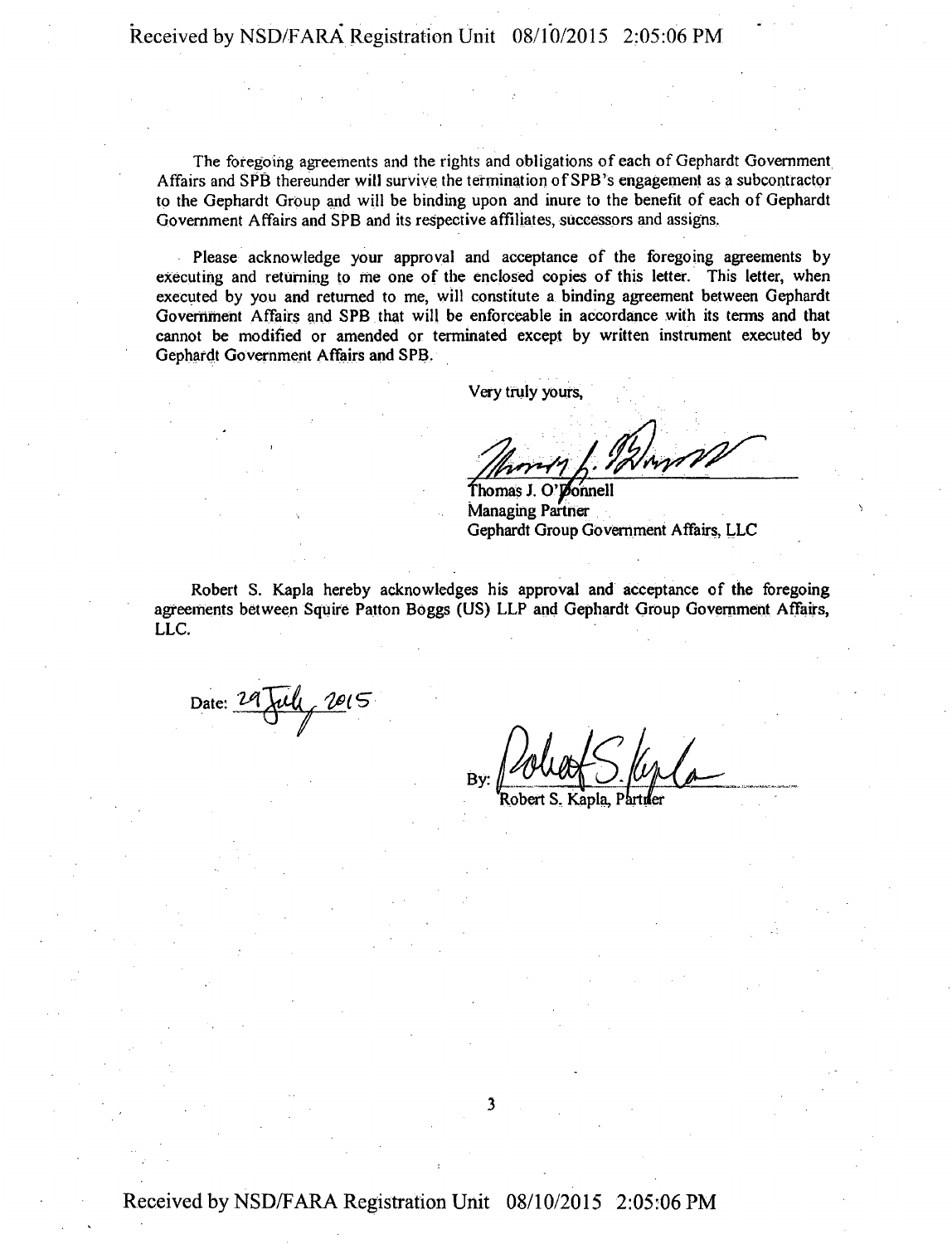Appendix 1

#### SERVICES AGREEMENT

THIS AGREEMENT is made between the Government of the Republic of Turkey ("Turkey"), a foreign sovereign, and the Gephardt Group Government Affairs LLC, a Delaware Limited Liability Company ("Gephardt Group").

Term: This Agreement shall be for ten months, commencing 1 March 2015  $1.$ and expiring 31 December 2015.

2. Services: The Gephardt Group agrees to provide lobbying and government relations services to Turkey, which shall consist of those services ordinarily and customarily provided in representing a foreign sovereign before the United States Congress and Executive Branch. These services shall include, but not be limited to:

- (a) Proposing and pursuing passage of legislation and other U.S. government action that promotes Turkey's interests and provides a positive image of Turks, Turkey and the United States-Turkey relationship,
- (b) Preserving and enlarging the Congressional Caucus on Turkey and Turkish Americans,
- (c) Educating members of Congress and the Administration on issues of importance to Turkey,
- (d) Promptly notifying Turkey of any action in Congress or the Executive Branch on issues of importance to Turkey,
- (e) Preparing brief analyses of developments in Congress and the Executive Branch on particular issues of concern to Turkey,
- (f) Identifying official gatherings and social events to which Embassy personnel ought, in the Gephardt Group's opinion, attend, including to the extent possible, obtaining the necessary invitations,

(g) Identifying and/or arranging speaking engagements locally and nationally for Embassy personnel or their appointed or suggested proxies in fora that will improve Turkey's image and advance its causes on Capitol Hill. Such would be, if so directed by Turkey, coordinated with Turkey's existing public relations service providerfs], and

(h) Maintaining and forging alliances with other interest groups whose goals are similar to or shared by Turkey.

1101 KStreet. NW • Suite 310 • Washington, DC 20005 • Office: (202) 403-2150 • Fax: (202) 403-2048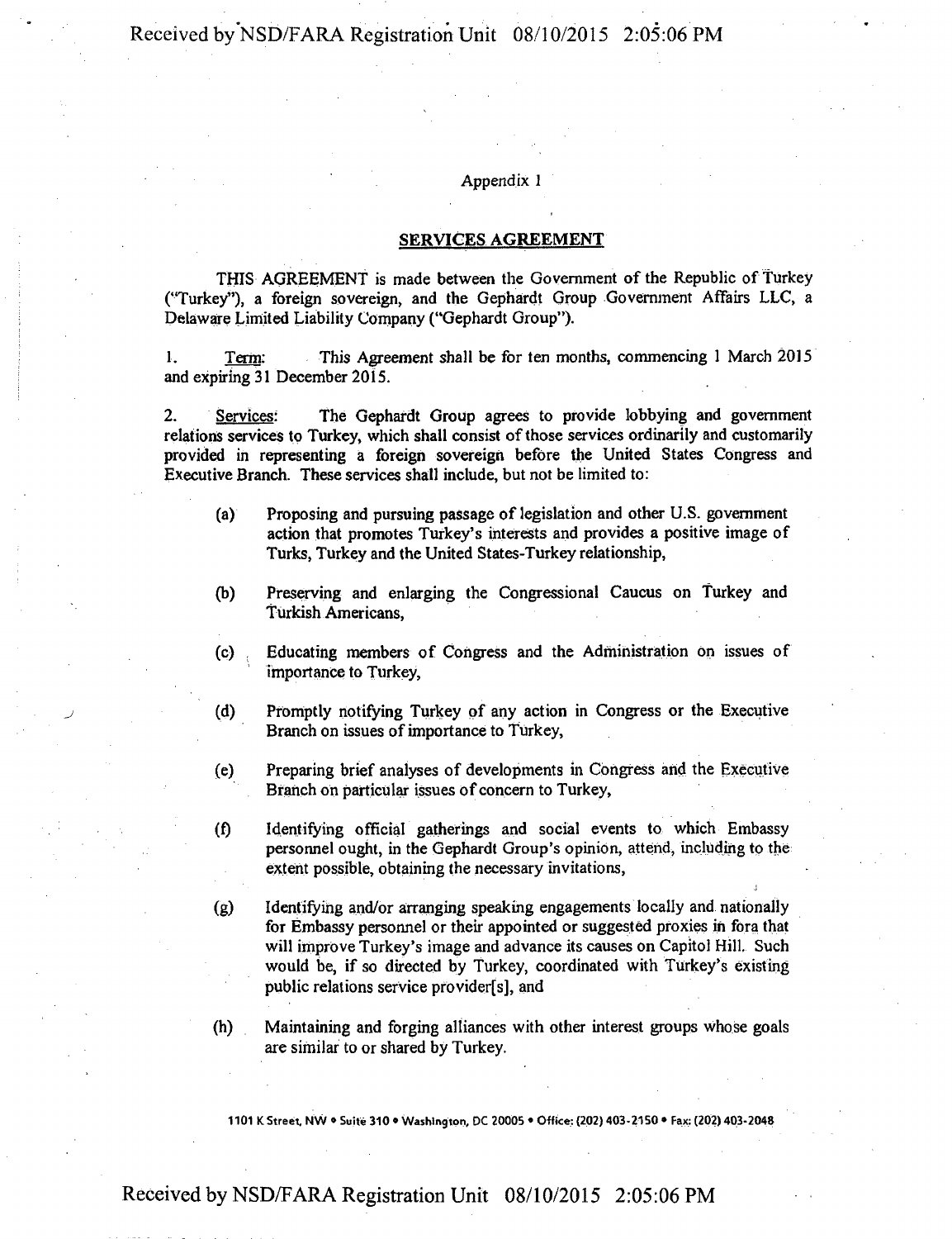## 3. Personnel and Other Service Providers:

- (a) Except as noted below, the Gephardt Group shall compose its own team to achieve the best possible results in providing the services described above. It will provide Turkey at the earliest possible date a list of personnel, including an indication of their areas of expertise and/or how they will be utilized. This list will be updated from time to time as required.
- 

(b) The Gephardt Group will retain the services of Dickstein Shapiro LLP to serve as a subcontractor on this matter according to the following terms:

- i. Term of Subcontract: The subcontract shall commence on 1 March 2015 and expire 31 December 2015.
- ii. Fees for Subcontractor: Dickstein Shapiro LLP shall be paid a monthly fee of \$ 32,000.00 for the term. The fees of the subcontractor shall be borne by Turkey and provided for in the fees remitted to the Gephardt Group (clause 4 below). The Gephardt Group is responsible for disbursing the fees to Dickstein Shapiro LLP on a regular basis.
- iii. It is understood that Dickstein Shapiro LLP shall have the same obligations as the Gephardt Group in this Agreement and that the Gephardt Group and Dickstein Shapiro LLP have pledged to work together amicably.
- (c) The Gephardt Group will retain the services of Brian Forni to serve as a subcontractor on this matter according to the following terms:
	- Term of Subcontract: The subcontract shall commence on 1 March 2015 and expire 31 December 2015.
	- ii. Fees for Subcontractor: Brian Forni shall be paid a monthly fee of \$7,500.00 for the term. The fees of the subcontractor shall be borne by Turkey and provided for in the fees remitted to the Gephardt Group (clause 4 below). The Gephardt Group is responsible for disbursing the fees to Brian Forni on a regular basis.
	- iii. It is understood that Brian Forni shall have the same obligations as the Gephardt Group in this Agreement and that the Gephardt Group and Brian Forni have pledged to work together amicably.

- 
- (d) The Gephardt Group will retain the services of Lydia Borland to serve as a subcontractor on this matter according to the following terms: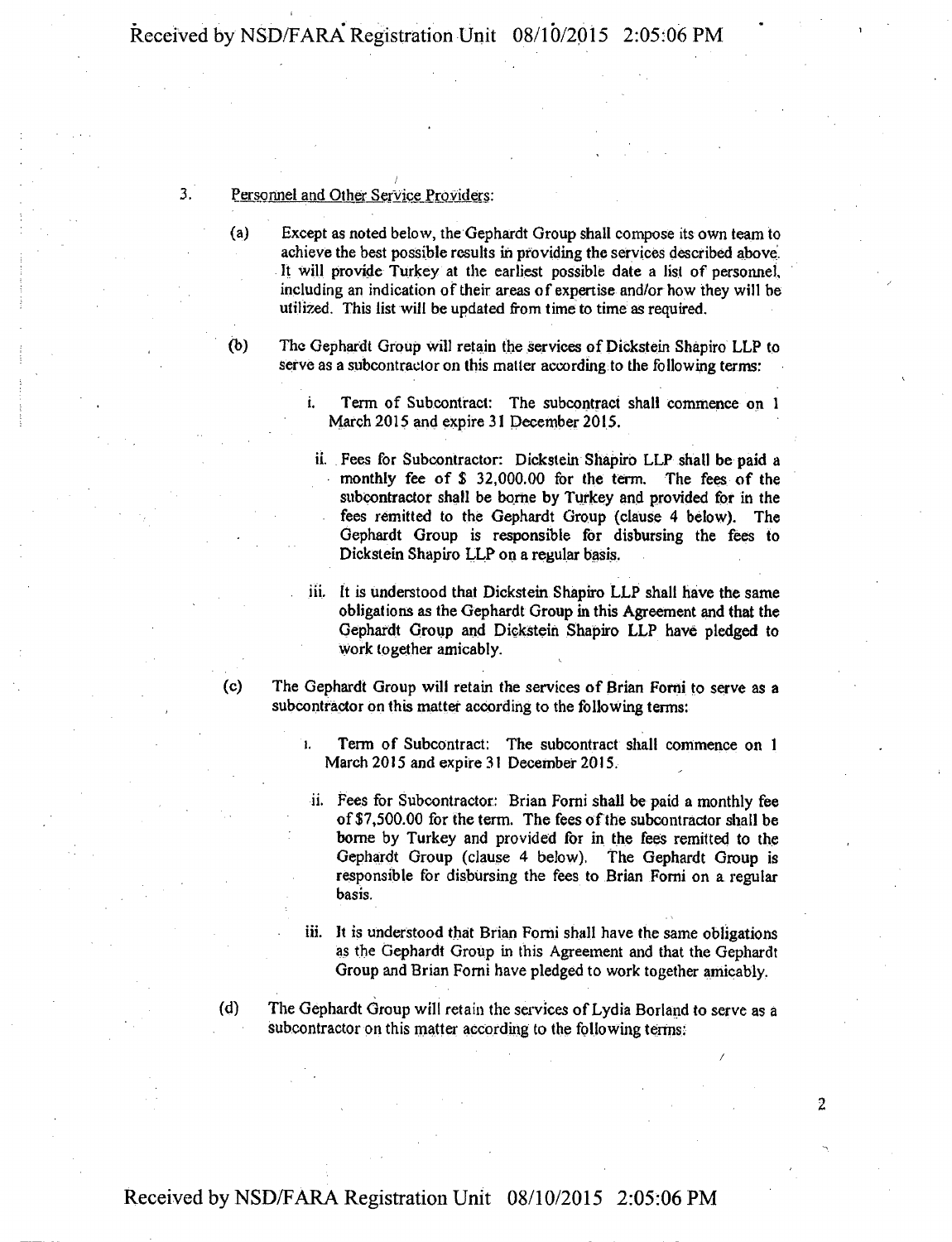i. Term of Subcontract: The subcontract shall commence on 1 March 2015 and expire 31 December 2015.

- ii. Fees for Subcontractor: Lydia Borland shall be paid a monthly fee of \$15,000.00 for the term. The fees of the subcontractor shall be borne by Turkey and provided for in the fees remitted to the Gephardt Group (clause 4 below). The Gephardt Group is responsible for disbursing the fees to Lydia Borland on a regular basis.
- iii. It is understood that Lydia Borland shall have the same obligations as the Gephardt Group in this Agreement and that the Gephardt Group and Lydia Borland have pledged to work together amicably.

(e) The Gephardt Group will retain the services of Greenberg Traurig LLP to serve as a subcontractor on this matter according to the following terms:

> i. Term of Subcontract: The subcontract shall commence on 1 March 2015 and expire 31 December 2015.

ii. Fees for Subcontractor: Greenberg Traurig LLP shall be paid a monthly fee of \$40,000.00 for the term. The fees of the subcontractor shall be bome by Turkey and provided for in the fees remitted to the Gephardt Group (clause 4 below). The Gephardt Group is responsible for disbursing the fees to Greenberg Traurig LLP on a regular basis.

iii. It is understood that Greenberg Traurig LLP shall have the same obligations as the Gephardt Group in this Agreement and that the Gephardt Group and Greenberg Traurig LLP have pledged to work together amicably.

(f) The Gephardt Group may retain the services of additional subcontractors and consultants as deemed necessary to assist the firm, provided that these subcontractors and consultants do not bring any additional financial burden to Turkey. Such additional subcontractors and consultants may be retained and terminated at the Gephardt Group's discretion. The Gephardt Group shall be solely responsible for compensating any such additional subcontractors and consultants.

(g) Should for any reason Turkey request that the Gephardt Group discontinue the services of any subcontractor named in this Agreement, the Gephardt Group shall immediately terminate the relevant subcontract, applying the same terms described in Item 6 below.

 $\boldsymbol{\mathcal{R}}$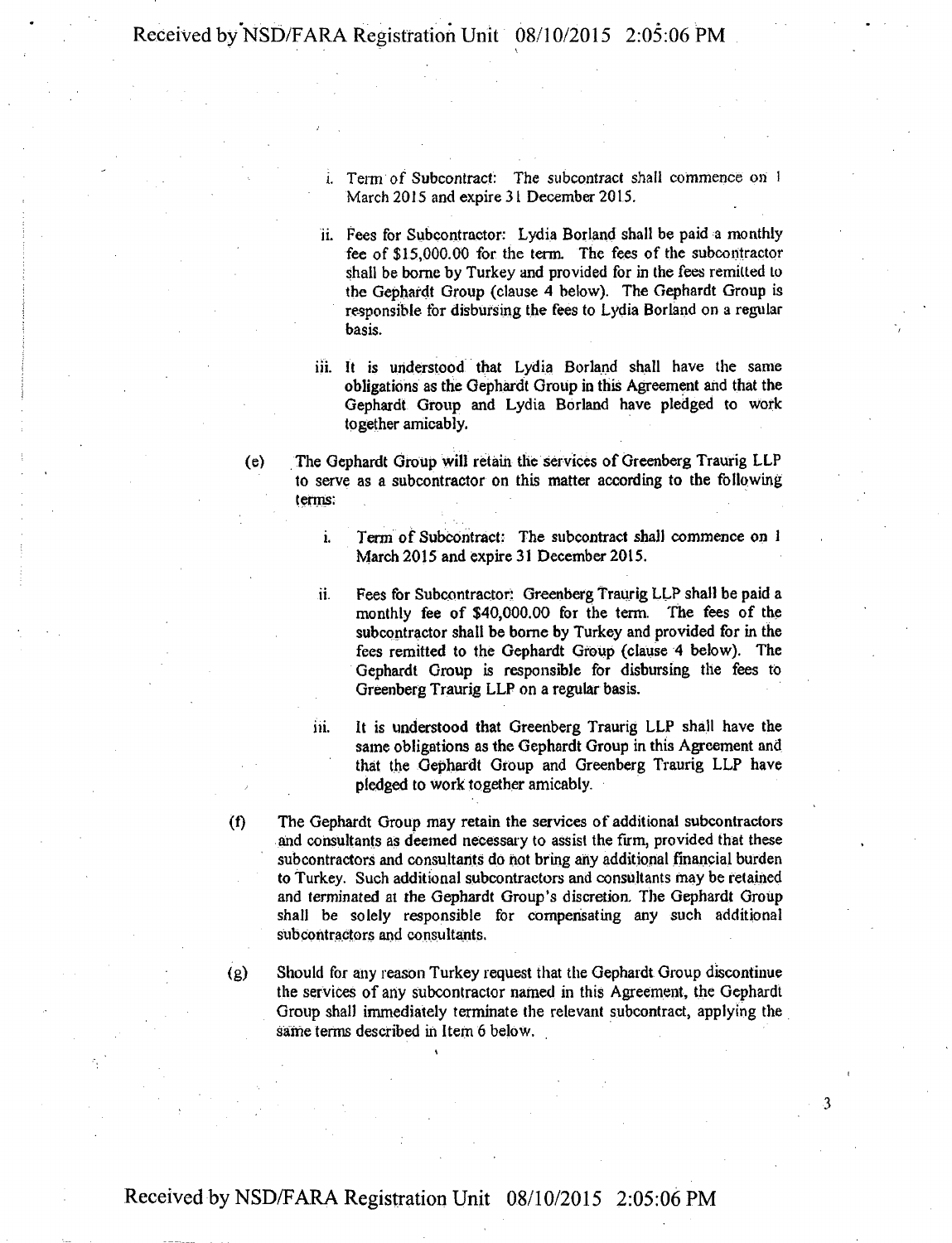(h) The Gephardt Group agrees to share information and work amicably with Turkey's other service providers as identified by the Turkish Embassy.

4. Fees: Turkey agrees to pay the Gephardt Group a total of \$1,700,000.00 in US dollars for the services described in this Agreement to be performed by the Gephardt Group, the subcontractors listed above, and any additional subcontractors that it may retain. The payments to the Gephardt Group shall be made in the following installments: \$425,000 within 5 business days following the signing of the service agreement; \$425,000 no later than 30 June 2015; \$425,000 no later than 30 September 2015; and \$425,000 no later than 31 December 2015. Prior to these payments, the Gephardt Group shall submit a written report to Turkey about its work during the preceding period as described in Section (7) below.

5. Additional Costs and Expenses: Should the Gephardt Group incur extraordinary costs and expenses on Turkey's behalf that are not otherwise contemplated in the fees described above, Turkey shall reimburse these costs provided that Turkey gives explicit advance approval.

- 6. Termination:
	- (a) This Agreement shall terminate upon its natural expiration if not renewed.
	- (b) Either party may terminate this Agreement at any time prior to its natural expiration subject to fourteen (14) days advance written notice. In this event, Turkey shall pay Gephardt Group its pro-rata share of earned fees apportioned on a daily basis through the end of the notice period.
	- (c) Should this Agreement terminate prior to its natural expiration, any fees paid to the Gephardt Group by Turkey that exceed the pro-rata share of earned fees apportioned on a daily basis up to the date of termination shall be refunded by the Gephardt Group to Turkey.

7. Monthly Reporting and Quarterly Performance Assessment: The Gephardt Group shall provide motithly a written report to Turkey succinctly describing its work on Turkey's behalf. Such reports need not include calculations of the time spent by the individual members of the Gephardt Group team. Further, every three months, or as often as Turkey may desire, the Gephardt Group shall present to Turkey a written assessment of its performance during the preceding period. If, upon reviewing the assessment, Turkey is not satisfied with the Gephardt Group's performance, Turkey may, at its sole discretion, terminate this Agreement according to the terms stated herein.

8. Privileged Information: The Gephardt Group will use all permissible efforts to protect privileged communications or other confidential information developed by it or provided to it by Turkey during the term of this Agreement. This obligation shall survive the termination of this Agreement and any renewals for a period of not less than two years. Upon the termination of this Agreement and any renewals Turkey may request from the Gephardt Group the return of any documents or other information provided by Turkey.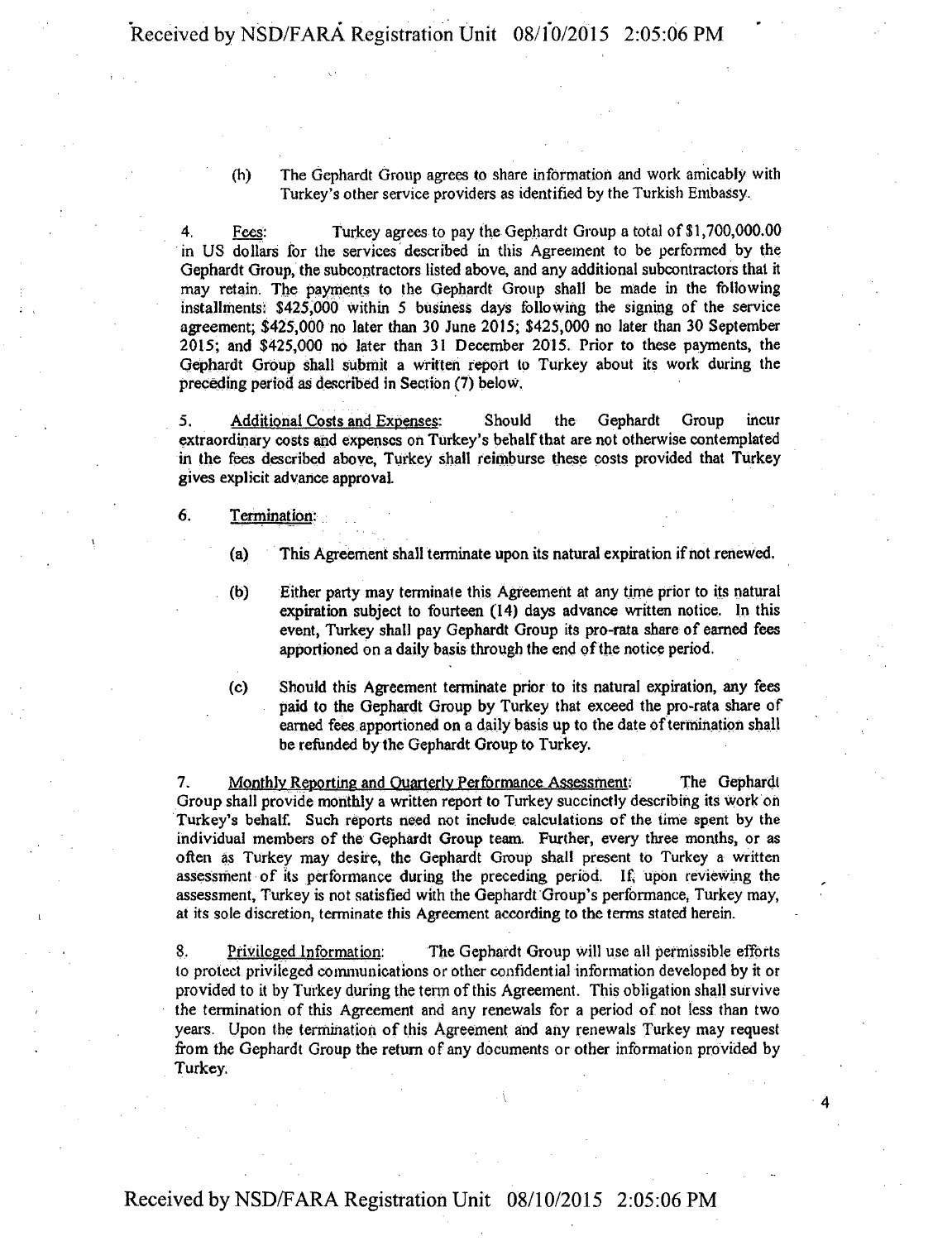9. Registration and Disclosure: The Gephardt Group and any subcontractors it may employ shall separately and individually comply with any and all restrictions and requirements, including filing and other disclosure, of the Foreign Agents Registration Act, the Lobbying Disclosure Act, the Ethics Reform Act of 1989, the Foreign Corrupt Practices Act, the Honest Leadership and Open Government Act, and other applicable laws and regulations of the United States and the District of Columbia.

11. Conflicts: Turkey acknowledges Gephardt Group's breadth of practice, which , give rise to the potential that it may represent clients in unrelated matters whose interests are contrary to Turkey's. Nonetheless, even the appearance of a conflict could render unproductive the relationship contemplated by this Agreement. Therefore, the Gephardt Group shall endeavor not only to avoid actual conflicts, but the appearance of conflicts as well. To that end, the Gephardt Group shall comply with all applicable provisions of the District of Columbia Bar Code of Professional Conduct. It shall also immediately assess whether it represents any clients whose interests are contrary to Turkey. If so, then it shall inform Turkey and then Turkey and the Gephardt Group shall work together to determine whether and how to resolve any apparent or actual conflict. Only on a caseby-case basis will Turkey acknowledge that a concurrent representation in an unrelated matter is appropriate. In order to assist in the process of identifying potential conflicts, the Gephardt Group shall consult with the Turkish Embassy's legal counsel in identifying those issues, which, if addressed in other client matters, may present a conflict.

12. Choice of Law: This Agreement shall be governed by, and construed in accordance with, the laws of the Republic of Turkey. The Turkish Republic courts located in Ankara, Turkey shall be the venue for resolving any dispute related to the interpretation and application of this Agreement that cannot otherwise be settled amicably by the parties.

13. Power to Bind: Absent the express written consent of Turkey, neither the Gephardt Group nor its consultants and subcontractors have authority to bind Turkey in any manner whatsoever.

K,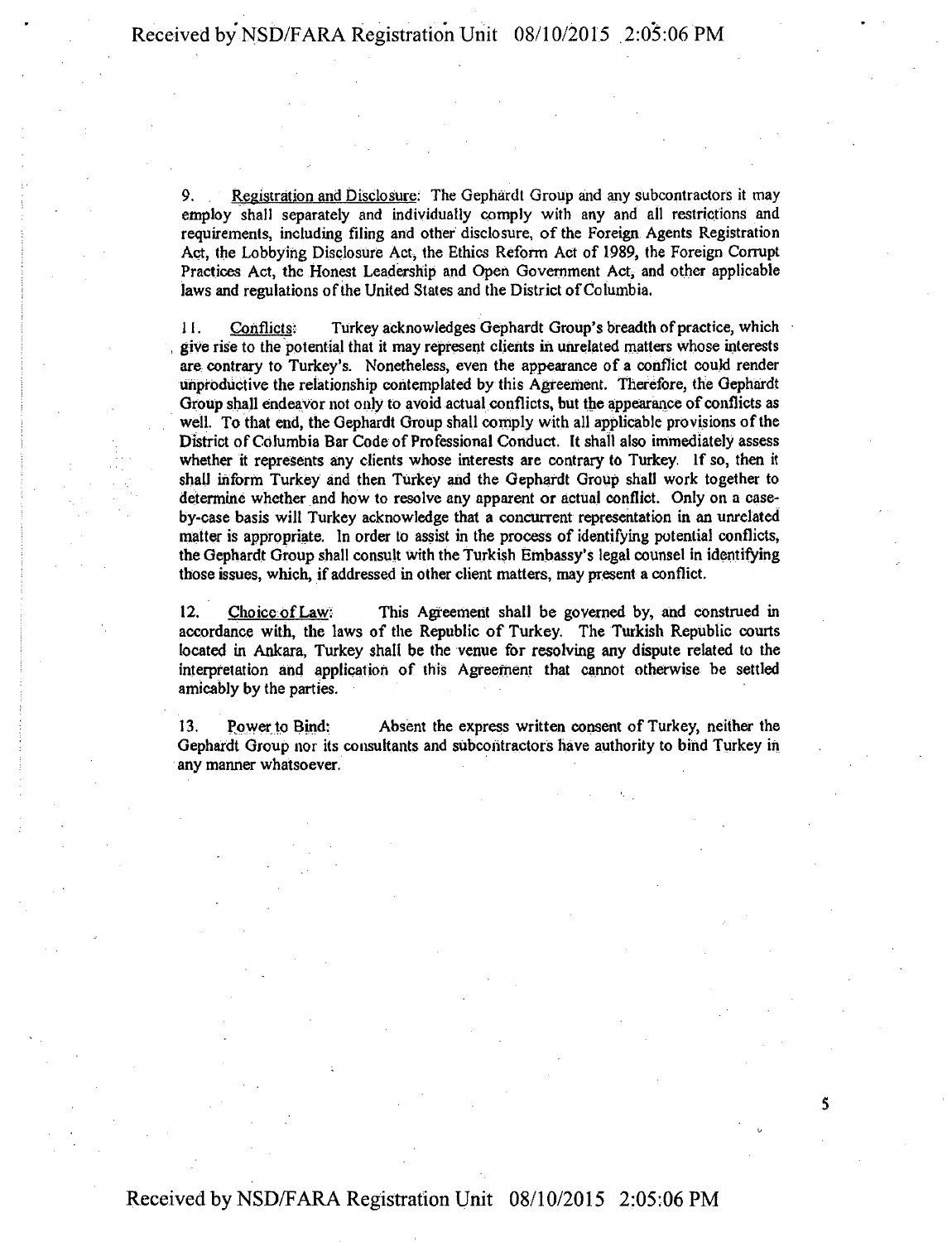Received by NSD/FARA Registration Unit 08/10/2015 2:05:06 PM

**FOR THE GOVERNMENT OF THE REPUBLIC OF TURKEY REPUBLIC OF By a—** %. S\*til ir Ktfi <sup>v</sup> Turkish Ambassador to the United States

1 March 2015 Date

### FOR GEPHARDT GROUP GOVERNMENT AFFAIRS LLC

Вy.

Thom#&O`Donnell<br>Managing <mark>Partner</mark>

1 March 2015 Date